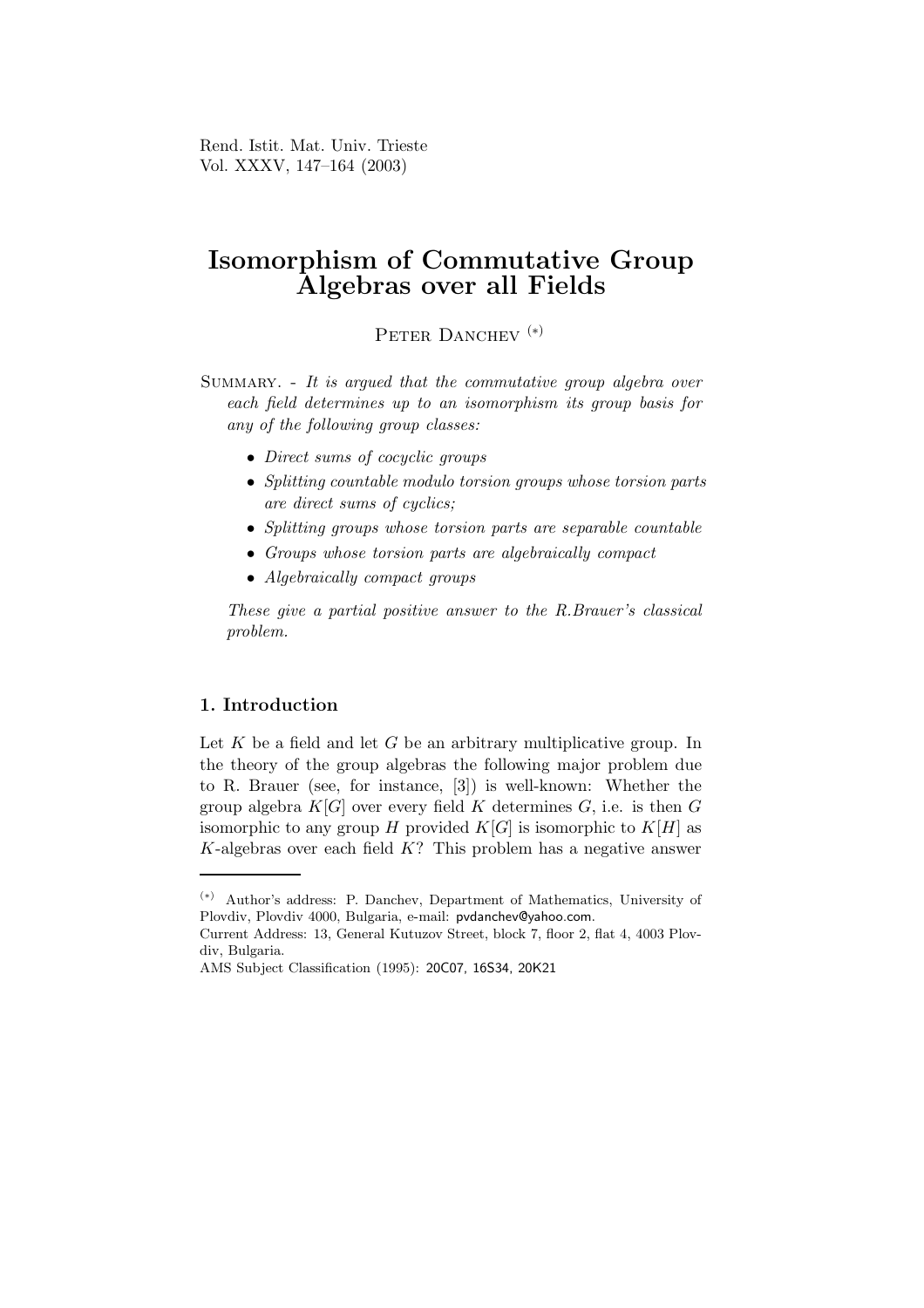in general. Actually, there exist two counterexamples: first, E. Dade (see, for instance, [20]) showed that there are two nonisomorphic metabelian (noncommutative) groups G and H such that  $K[G]$  and  $K[H]$  are isomorphic over all K; secondly, W. May in [18, 14] has proved such parallel assertion for special countables abelian G and H.

In this paper we treat the Brauer's problem in its commutative variant so that new commutative group classes are obtained, for which the above question holds (in this aspect the reader can see also [5, 6, 8]). These classes of abelian groups are the following: direct sums of cocyclic groups, splitting countable modulo torsion groups with a torsion part that is a direct sum of cyclics; splitting groups with a countable separable torsion part; groups with an algebraic compact torsion part; algebraically compact groups. We also discuss the question for the so-called Rotman's and Warfield's groups.

This work is organized as follows. In the second paragraph, we set the notation and recall the formulation of certain facts and results, given by us in [4]. In the third paragraph, we state the main results, distributed to five sections. As a final, the fourth paragraph contains some left-open problems and conjectures.

# 2. Notation and conventions

Throughout this research paper  $K$  denotes a field, and all groups are commutative and written multiplicatively. For G an abelian group and  $p$  a prime natural,  $G_p$  denotes the p-primary component of the torsion subgroup  $T(G)$  in G. Besides,  $V_pK[G]$  will denote the ptorsion subgroup of the group  $VK[G]$  of normed units (i.e. of units with augmentation 1), and  $I(K[G]; A)$  will denote the relative fundamental (augmentation) ideal of a ring  $K[G]$  with respect to the subgroup  $A$  of  $G$ .

First we recognize that G splits as a mixed group if  $T(G)$  is its direct factor. We follow for the most part the notations and terminology of [10, 11] and we refer the reader to [15] for a more information, too.

In the theory of the group rings the isomorphism problem posed by R. Brauer (see [3]) for an isomorphism of group algebras over all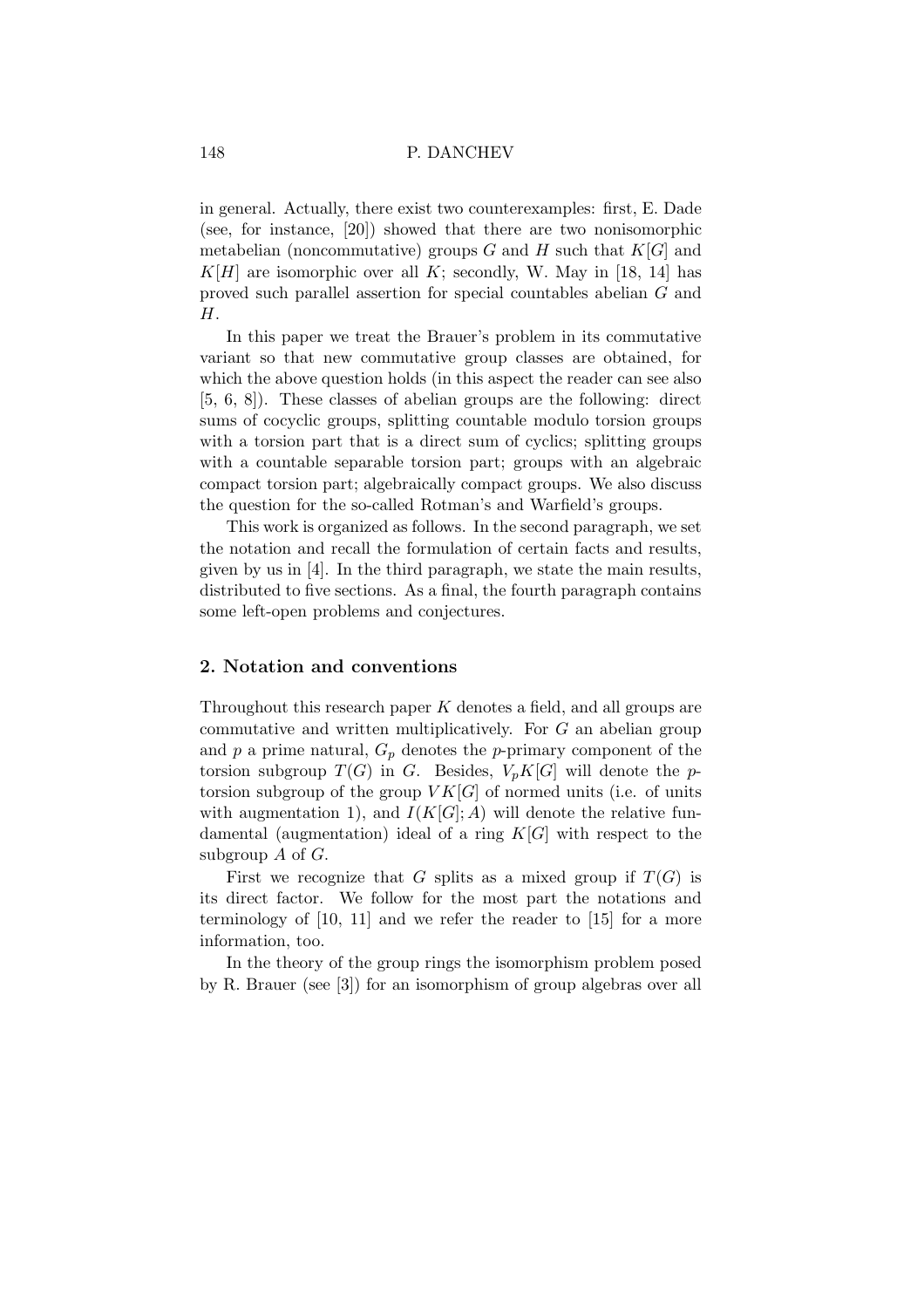fields plays a central role. The formulation of this problem is the following: Suppose  $K[G] \cong K[H]$  as K-algebras over all K and for some groups G and H. Then whether or not  $G \cong H$ ? Although this principal question has a negative solution in the general case, the discovery of large sorts of groups, for which the Brauer's conjecture is true, is of some significance. Here, in this investigation, we will touch on the commutative case.

In that direction we also examine the same conception in question but provided that  $K[G] = K[H]$  as K-algebras for every field K. This condition, however, provides us with much more information than  $K[G] \cong K[H]$  as K-algebras over all fields K.

In [5] the following was documented.

THEOREM 2.1 (ISOMORPHISM THEOREMS  $[5]$ ). Let G be a direct sum of cyclic groups or be a divisible group or be a simply presented torsion group. Then for any group H,  $K[H] \cong K[G]$  as K-algebras over all fields K if and only if  $H \cong G$ .

The above theorem illustrates that a complete system of invariants for the K-algebra  $K[G]$  over all K consists of G. The explanation is that G is a splitting group, and that  $K[G]$  determines the splitting of  $G$  up to an isomorphism by a reason of the specific character of the group classes. In some else cases this situation is impossible. As a matter of fact W. May ([18], page 17, Example 2) shows that there exist two nonisomorphic mixed countable of torsion-free rank one  $G$  and  $H$  (as  $H$  splits) such that for all choices of the field K, the algebras  $K[G]$  and  $K[H]$  are K-isomorphic.

Commentary on the May's example and detailed analysis. Suppose  $G$  is the special selected nonsplitting countable group ([18], p.17) and

$$
H = T(G) \times G/T(G) \cong T(H) \times H/T(H),
$$

for which

$$
H/T(G) \cong G/T(G) \cong Q
$$

(the field of all rationals regarded as an additive group). Therefore  $G \not\cong H$ , but it was established that  $K[G] \cong K[H]$  over all K (see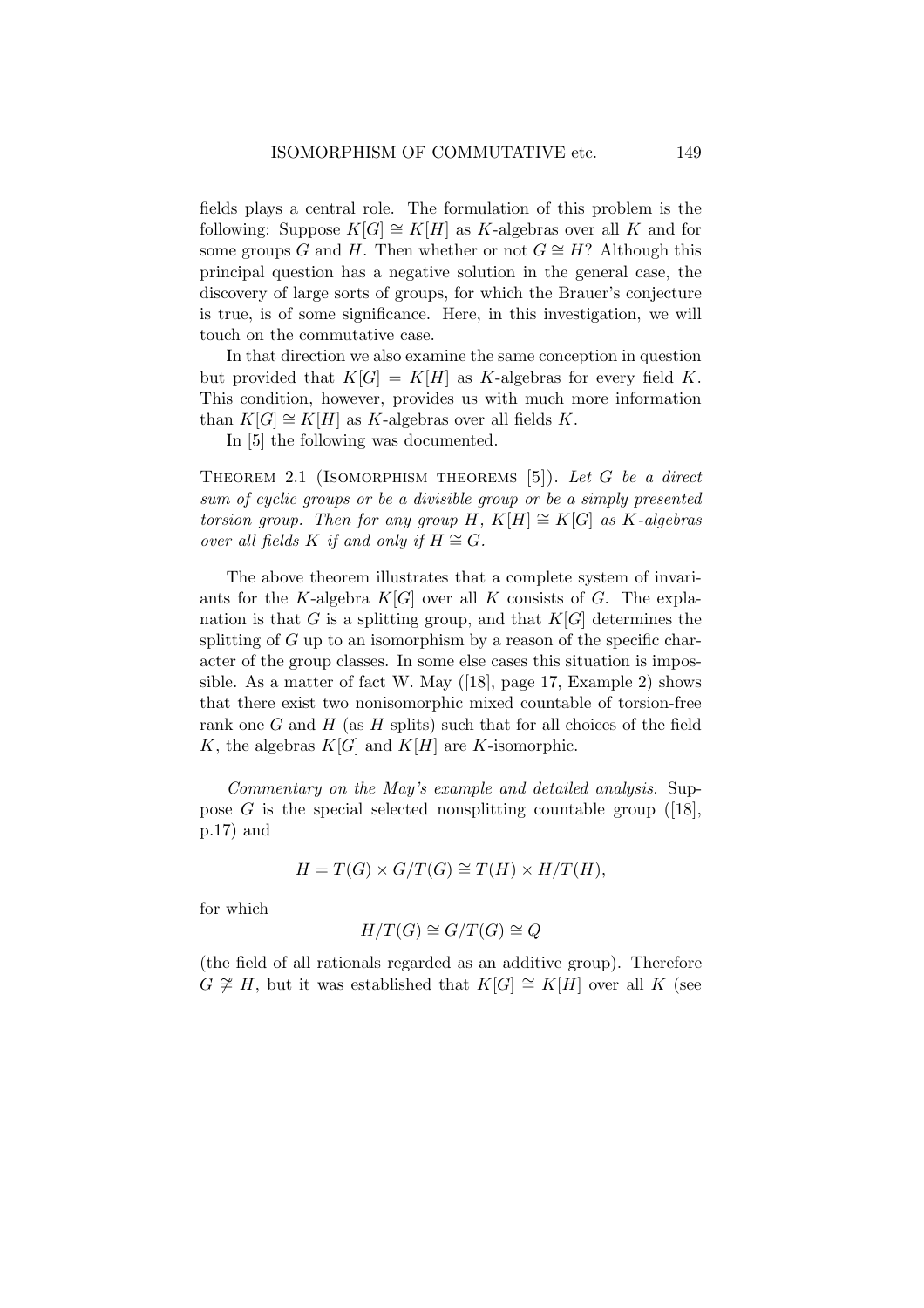again the cited paper [18]). The cause of this phenomenon is that for any field K, the group ring  $K[G]$  (as K-algebra) does not in general provide us with enough information to decide whether or not G splits as a mixed group.

In addition, in this example  $G$  and  $H$  are not direct sums of cyclics and are not algebraically compact. By the same token, G is not a direct sum of a divisible group and of a direct sum of cyclic groups;  $T(H) = T(G)$  is not p-torsion and finally  $H_p = G_p$  is not separable for any prime number  $p$ , i.e. is not a direct sum of cyclics. Thus  $T(G)$  is not separable, is not a direct sum of cyclics and is not algebraic compact. Moreover, in the May's counterexample (see again  $[18]$ ) G and H are not Rotman's groups, but are simply presented whence Warfield groups.

The present study is a sequel to [4]. Here the Brauer's question will be solved in the affirmative for the following group classes which are splitting, namely:

- 1. Splitting G whose  $T(G)$  is a direct sum of cyclics and  $G/T(G)$ is countable.
- 2. Splitting G whose  $T(G)$  is countable separable.
- 3.  $T(G)$  is algebraic compact.
- 4. G is a direct sum of cyclic and quasicyclic groups.

We also settle the question for other no splitting classes of mixed abelian groups such as the algebraically compact groups.

In the proofs of these affirmations, we shall base again on the property of the group algebra to determine the splitting of the group and also to determine some special group functions which are cardinal numbers. On that tactic, we will specially utilize to the fullest extent the following result due to Berman and Mollov [2], slightly modified in a more convenient for us form.

THEOREM 2.2. Let G be a group so that  $T(G)$  is separable and either  $T(G)$  or  $G/T(G)$  is countable, and let E be a finite extension of the field of rational numbers. Then  $E[G]$  splits if and only if G splits (see  $\lbrack 2 \rbrack$ ).

Now we can state the important results in the next paragraph entitled.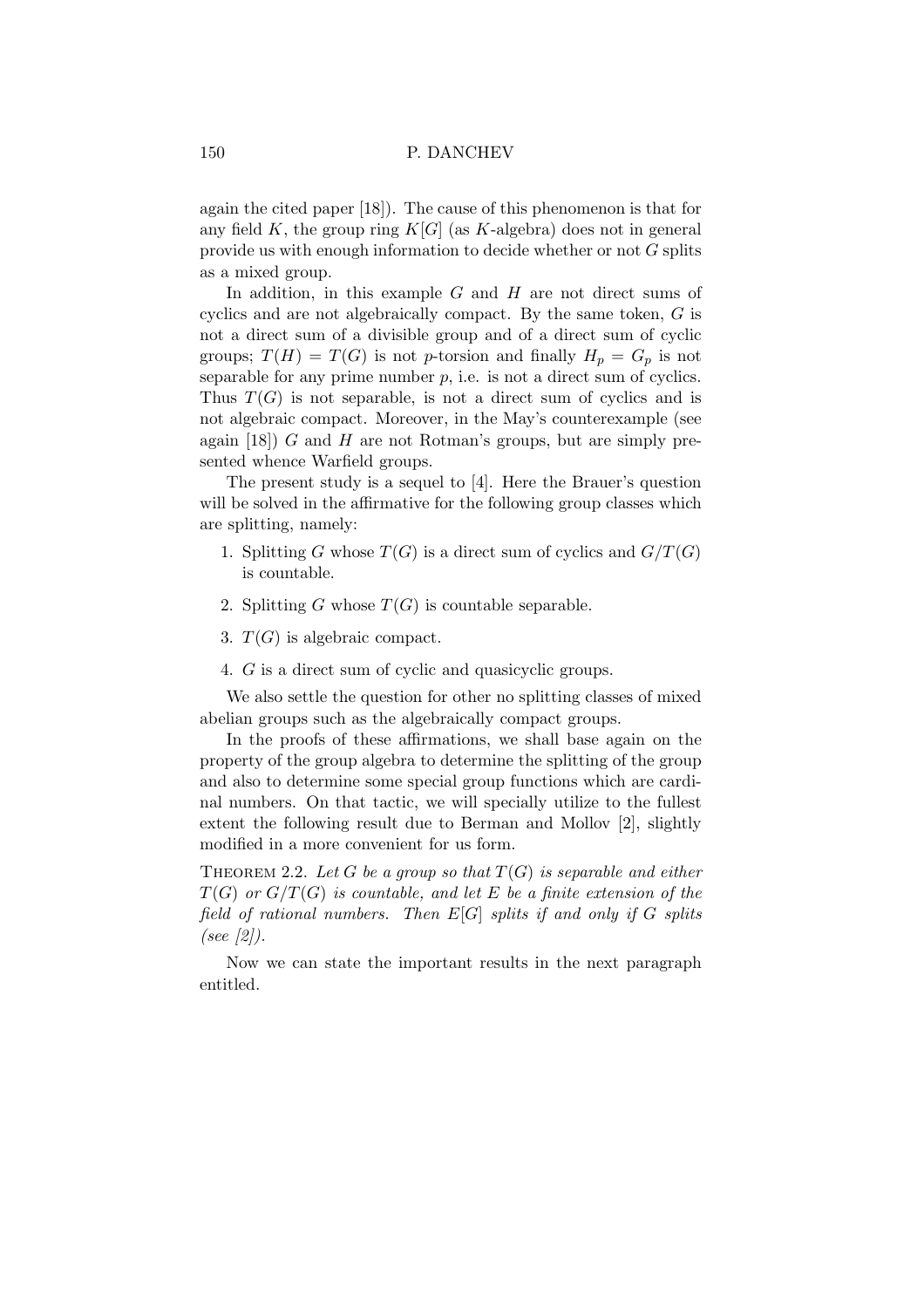# 3. Isomorphic commutative group algebras over all fields

The following results are announced in [4] only.

## 3.1. Direct sums of cyclic and quasicyclic groups

PROPOSITION 3.1. Let K be a field of charK =  $p \neq 0$ . Then  $V_pK[G]$ is a direct sum of cyclics if and only if  $G_p$  is a direct sum of cyclics  $[5, 7]$ .

Now we are in a position to prove

THEOREM 3.2. Let G be a splitting group whose torsion part  $T(G)$ is a direct sum of cyclics and such that  $G/T(G)$  is countable. Then  $K[H] \cong K[G]$  as K-algebras over every field K and for any group H if and only if  $H \cong G$ .

Proof. Write

$$
G \cong T(G) \times G/T(G).
$$

But  $T(G)$  is a direct sum of cyclics, i.e.  $G_p$  is the same for each prime p. The  $K_p$ -isomorphism

$$
K_p[G] \cong K_p[H]
$$

implies

$$
V_p K_p[G] \cong V_p K_p[H],
$$

where  $K_p$  is a field of char $K_p = p > 0$ . Thus, using the proposition, we have that  $H_p \subseteq V_p K_p[H]$  is a direct sum of cyclics. Moreover, the Ulm p-invariants of G, i.e. the Ulm-Kaplansky functions of  $G_p$ , are determined by  $K_p[G]$  (see [17] or, [13, 14], [1] and [3]). That is why  $G_p \cong H_p$  for all primes p, i.e.  $T(G) \cong T(H)$ .

Suppose now  $E$  is a finite extension of the field of rationals. Under the existing circumstances G splits and consequently  $E[G] \cong E[H]$ splits. From the result of Berman-Mollov, H splits as well, because a principal known assertion due to May [17] (see [9] as well) implies

$$
G/T(G) \cong H/T(H),
$$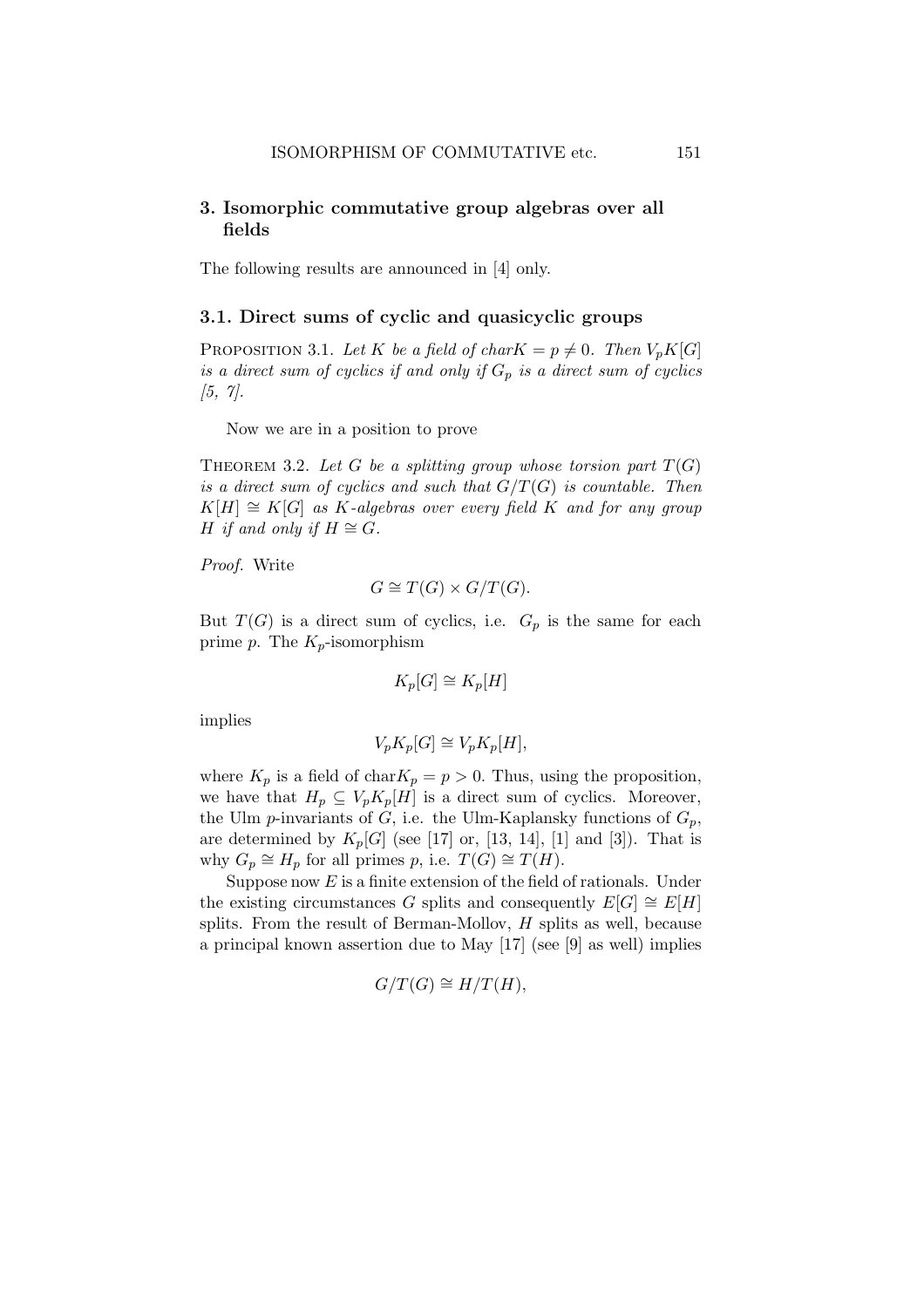hence  $H/T(H)$  is countable. Finally

$$
H \cong T(H) \times H/T(H)
$$

and  $G \cong H$ . The theorem is proved.

As a direct consequence we deduce

COROLLARY 3.3. Let  $G$  be a direct sum of cyclic and quasicyclic groups such that  $T(G)$  is separable and  $G/T(G)$  is countable. Then  $K[H] \cong K[G]$  as K-algebras over every field K and some group H if and only if  $H \cong G$ .

*Proof.* We see elementarily that  $G$  splits as a direct sum of two splitting groups. Hence we can apply the theorem to obtain  $G \cong H$ .  $\Box$ 

The first corollary may be strengthened by dropping the restrictive conditions on  $T(G)$  and  $G/T(G)$ . But before made this, we need a few preliminaries, starting with

DEFINITION 3.4. We shall say that the subgroup  $N$  of the abelian group A is nice if it is p-nice for each prime natural p, i.e. in other words

$$
(A/N)^{p^{\tau}} = A^{p^{\tau}} N/N
$$

for all ordinals  $\tau$  and primes p, or, equivalently,

$$
\bigcap_{\alpha < \tau} \left( A^{p^{\alpha}} N \right) = A^{p^{\tau}} N
$$

for all limit ordinals  $\tau$  and primes p.

The following is useful.

LEMMA 3.5.  $T(A)$  is nice in A if and only if  $A_p$  is nice in A for every prime number p.

*Proof.* The necessity is trivial since  $A_p$  is a direct factor of  $T(A)$  for each prime number p.

For the reverse, using the above formulated definition, we detect

$$
\bigcap_{\alpha < \tau} \left( A^{p^{\alpha}} T(A) \right) = \bigcap_{\alpha < \tau} \left( A^{p^{\alpha}} A_p \right) \\
= A^{p^{\tau}} A_p \\
= A^{p^{\tau}} T(A),
$$

 $\Box$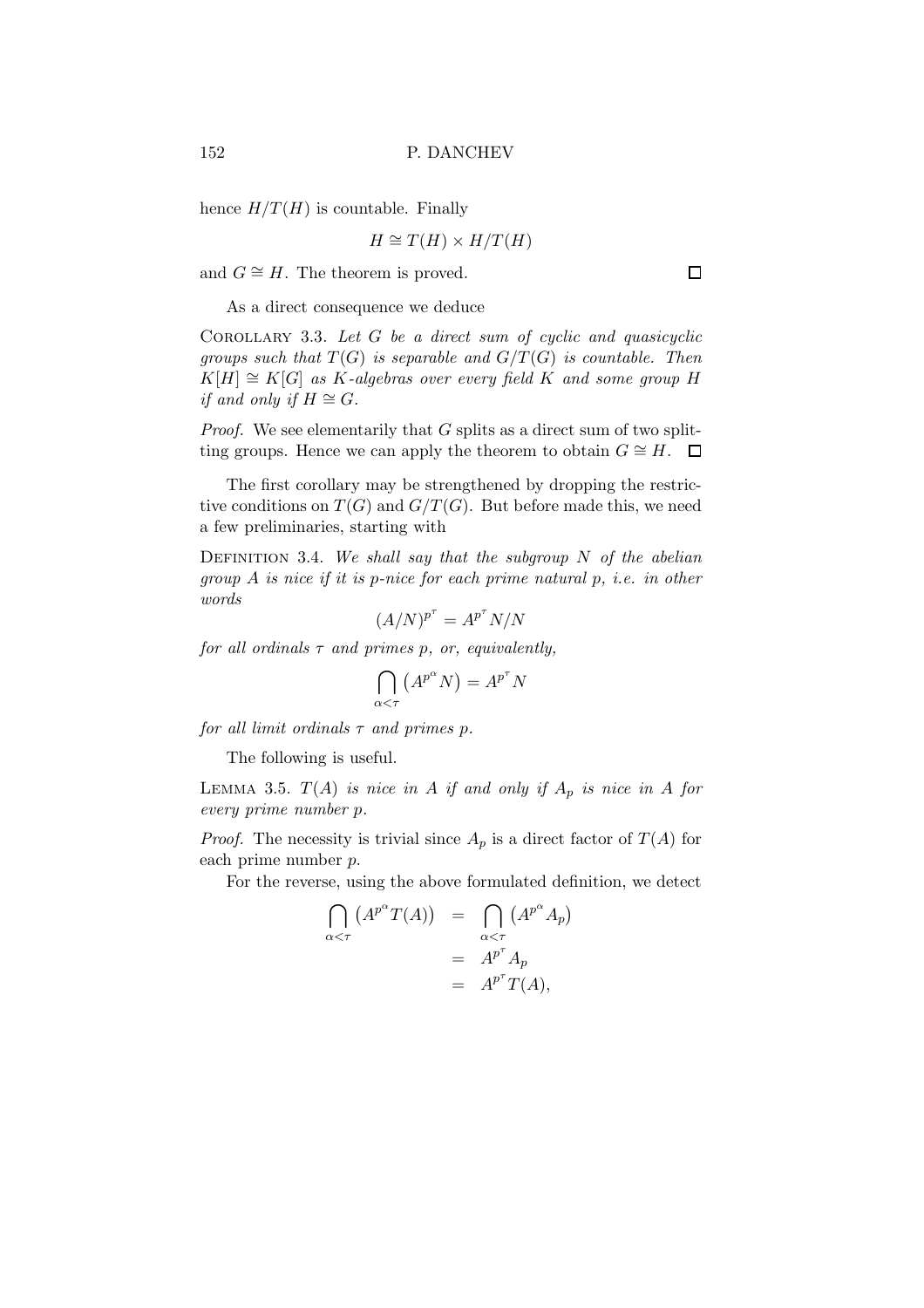for arbitrary, but a fixed, prime p and every limit ordinal  $\tau$ , because

$$
A_q{}^p = A_q
$$

for each prime  $q \neq p$ , i.e. because all  $A_q$  are p-divisible.

THEOREM 3.6. Suppose  $G$  is a direct sum of cyclic and quasicyclic groups. Then for some arbitrary group  $H$  the  $K$ -equality of algebras  $K[H] = K[G]$  for every field K implies  $H \cong G$ .

Proof. Write

$$
G\cong T(G)\times G/T(G)
$$

and

$$
G = d(G) \times r(G),
$$

hence

$$
T(G) = T(d(G)) \times T(r(G))
$$

and

$$
G/T(G) \cong [d(G)/T(d(G))] \times [r(G)/T(r(G))].
$$

By similar conclusions,

$$
H/T(H) \cong [d(H)/T(d(H))] \times [r(H)/T(r(H))].
$$

But  $T(G)$  as a direct factor of the splitting G is its nice subgroup. The main purpose that we pursue is to argue that  $T(H)$  is nice in H. In fact, the Lemma means that it is sufficient to establish that  $H_p$  is a nice subgroup of H for every prime p. Next, the niceness of  $G_p$  in G quarantees that

$$
V_p K_p[G] = 1 + I(K_p[G]; G_p) = V_p K_p[H]
$$

is nice in  $VK_p[G] = VK_p[H]$  for some perfect field  $K_p$  of char $K_p =$  $p \neq 0$  (for instance see a lemma due to W. May stated and proved in [14]). But  $H_p$  is balanced in  $V_p K_p[H]$ , thus in  $VK_p[H]$ , so  $H_p$  is balanced in  $H$ , as required. So,  $T(H)$  is indeed a nice subgroup of H, whence  $r(H)/T(r(H))$  is reduced.

Further, observing via [17] that  $G/T(G) \cong H/T(H)$ , we extract that  $r(H)/T(r(H))$  is a direct sum of cyclics whence  $T(r(H))$  is a direct factor of  $r(H)$ . Therefore H splits, i.e. in other words,

$$
H \cong T(H) \times H/T(H);
$$

 $\Box$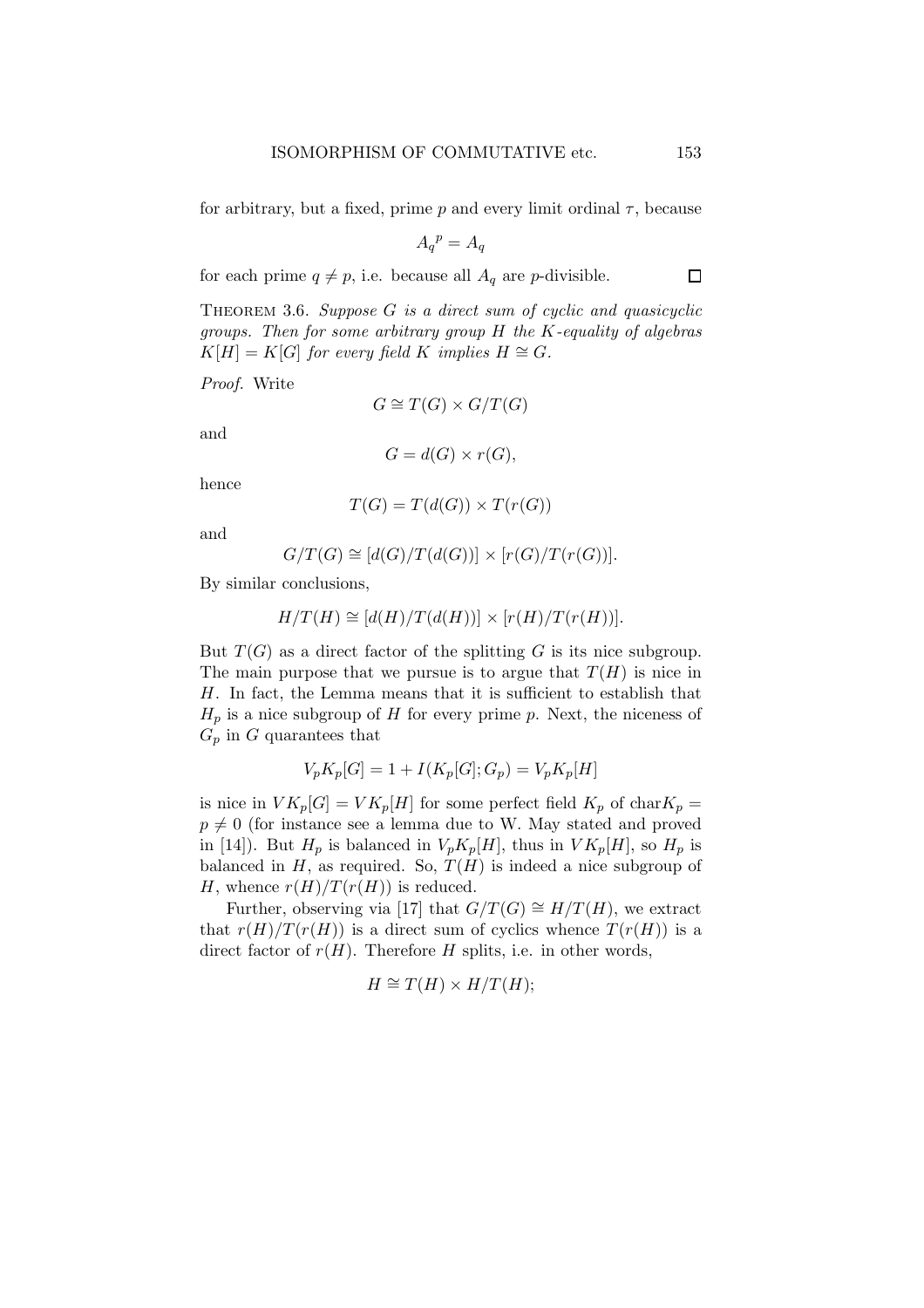but  $T(G) \cong T(H)$ ; indeed, it is easy to see that  $T(G)$  is a direct sum of cyclic and quasicyclic groups, i.e.  $G_p$  is so for all prime integers p. Consulting with [8],  $G_p \cong H_p$  for each so p, hence the desired isomorphism of the torsion subgroups holds valid.

Finally, we derive  $G \cong H$ , as stated. The proof is completed.  $\Box$ 

We shall proceed by proving the following key assertion.

PROPOSITION 3.7. Suppose  $K[G] = K[H]$  as K-algebras for every field K. Then  $d(G) \cong d(H)$ .

Proof. Complying with [10], we write down

$$
d(G) \cong \left[\coprod_p d(G_p)\right] \times \coprod_{r_0(d(G))} \mathbb{Q}
$$

and similarly

$$
d(H) \cong \left[\coprod_{p} d(H_{p})\right] \times \coprod_{r_{0}(d(H))} \mathbb{Q}.
$$

Exploiting [17],

$$
\coprod_{p} d(G_p) \cong \coprod_{p} d(H_p).
$$

Besides, conforming with [10],

$$
d(G) = G^{\sigma+1}
$$
  
= 
$$
G^{\sigma}
$$
  
= 
$$
\bigcap_{p} G^{p^{\omega \sigma}},
$$

where  $\sigma$  is the smallest ordinal that satisfies this property. By the reason of symmetry

$$
d(H) = \bigcap_{p} H^{p^{\omega \sigma}}.
$$

Given  $F_p$  is a field in char $F_p = p \neq 0$  and set

$$
R = \times_p \times_{\omega} F_p.
$$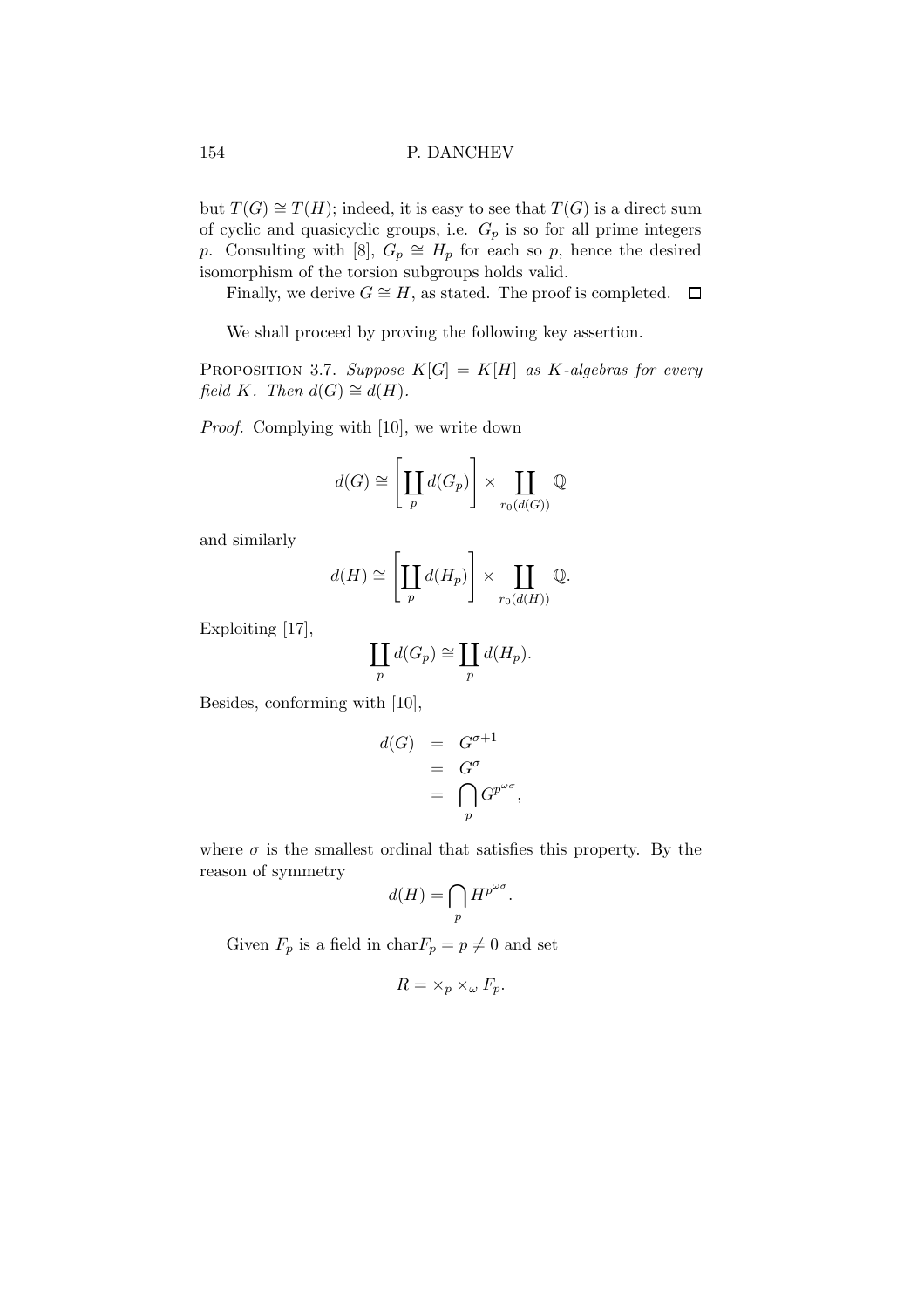Then  $R \times F_p = R$  for each prime p. Apparently, char $R = 0$  and  $inv(R)$ , the set of all primes q for which  $q \cdot 1_R$  is a unit in R, is empty. Since ωσ

$$
F_p[G^{p^{\omega \sigma}}] = F_p.(F_p[G])^{p^{\omega}}
$$

and similarly

$$
F_p[H^{p^{\omega \sigma}}] = F_p.(F_p[H])^{p^{\omega \sigma}},
$$

for every prime number  $p$  we obtain

$$
R[G^{p^{\omega \sigma}}] = R[H^{p^{\omega \sigma}}]
$$

because of the formal equalities

$$
R[G^{p^{\omega \sigma}}] = (R \times F_p)[G^{p^{\omega \sigma}}]
$$
  
=  $R \times (F_p[G^{p^{\omega \sigma}}])$ 

and

$$
R[H^{p^{\omega \sigma}}] = (R \times F_p)[H^{p^{\omega \sigma}}]
$$
  
=  $R \times (F_p[H^{p^{\omega \sigma}}]).$ 

That is why

$$
R[d(G)] = R\left[\bigcap_{p} G^{p^{\omega \sigma}}\right] = \bigcap_{p} R\left[G^{p^{\omega \sigma}}\right]
$$
  
= 
$$
\bigcap_{p} R\left[H^{p^{\omega \sigma}}\right]
$$
  
= 
$$
R\left[\bigcap_{p} H^{p^{\omega \sigma}}\right]
$$
  
= 
$$
R[d(H)].
$$

Since  $p \cdot 1_R$  is not in  $inv(R)$ , there exists a maximal ideal M of R with  $p \cdot 1_R \in M$ . Putting  $F = R/M$ , a field of characteristic p, we establish  $F[d(G)] \cong F[d(H)]$ , hence in view of [17],

$$
r_0(d(G)) = r_0(d(H)).
$$

Finally, we infer that  $d(G) \cong d(H)$ , as claimed. The proof is finished.  $\Box$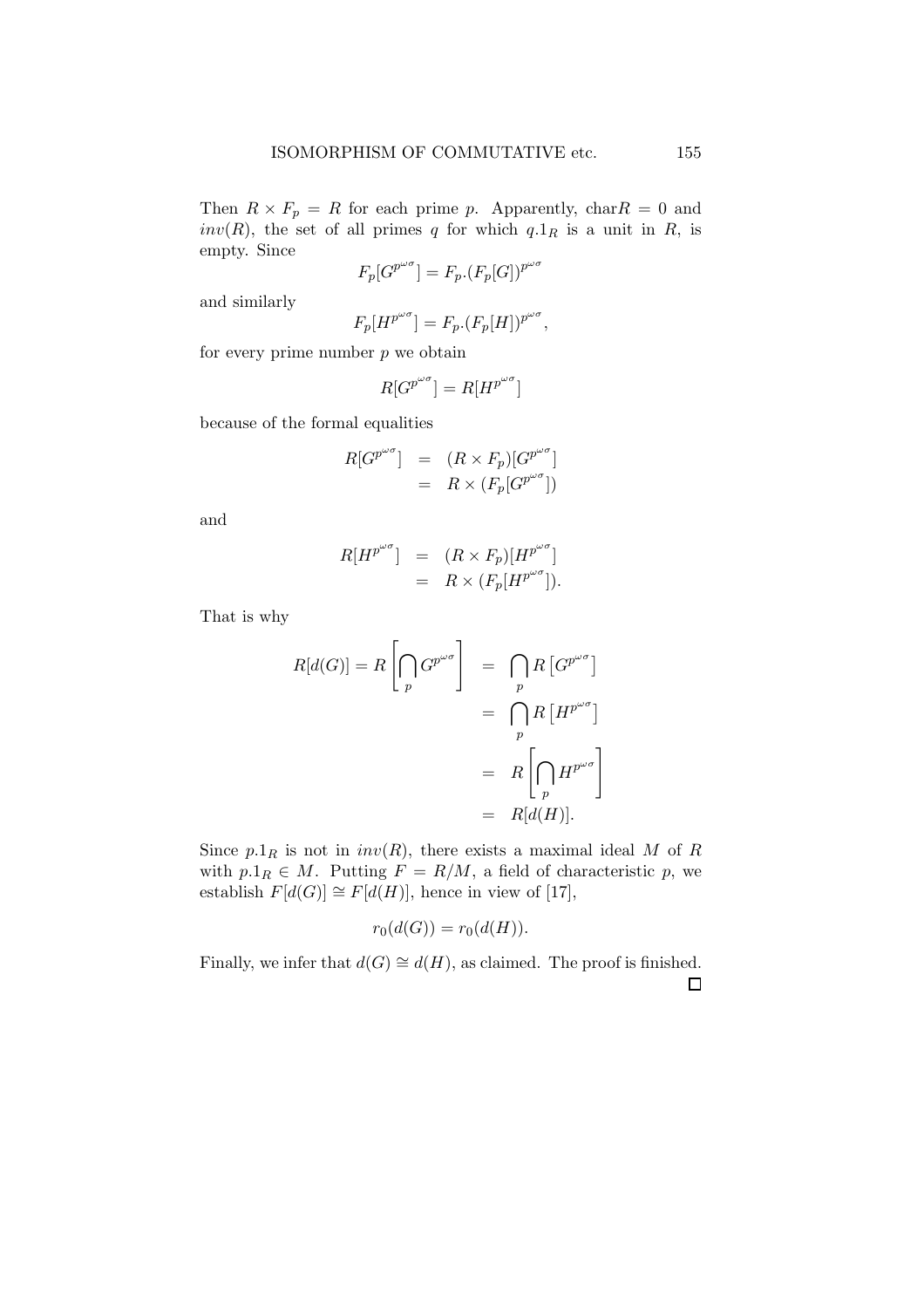The next, formulated more generally, is a direct consequence of the above attainment when the group bases are both divisibles.

COROLLARY 3.8. Assume G is divisible and K[H]  $\cong$  K[G] as Kalgebras for any group H and over all fields K. Then  $H \cong G$  [4, 5].

## 3.2. Countable groups

THEOREM 3.9. Let G be a splitting group for which  $T(G)$  is countable separable and let H be any group. Then  $K[H] \cong K[G]$  as K-algebras over each field K if and only if  $H \cong G$ .

*Proof.* It is obvious that by a criterion due to Prüfer [15, 10],  $T(G)$ is a direct sum of cyclics. Therefore, as in the proof of the theorem from the above section,  $T(G) \cong T(H)$ . Further, utilizing step-bystep the above preceding schema for a proof, we may conclude that  $G \cong H$ . The proof is fulfilled.  $\Box$ 

Remark. Assuming that  $T(G)$  is not separable, we detect that there is G so that it can not be retrieved from  $K[G]$  (of course as K-algebra) over all  $K$  [18].

COROLLARY 3.10. Let G be a splitting countable group whose torsion part  $T(G)$  is separable and let H be a group. Then  $K[H] \cong K[G]$  as K-algebras over each K if and only if  $H \cong G$ .

The proof follows immediately from the theorem.

Remark. This corollary may be obtained also from the Theorem (3.2) established in the above section.

## 3.3. Algebraically compact and cotorsion groups

THEOREM 3.11. Let G be a group whose torsion part  $T(G)$  is algebraic compact. Then  $K[H] \cong K[G]$  as K-algebras for every field K and any group H if and only if  $H \cong G$ .

*Proof.* It is well-known that (see [10]) G splits, i.e.

$$
G \cong T(G) \times G/T(G).
$$

Suppose again  $K_p$  is a field of char $K_p = p$ . For each prime p, we will prove that  $G_p \cong H_p$  and so  $T(G) \cong T(H)$ .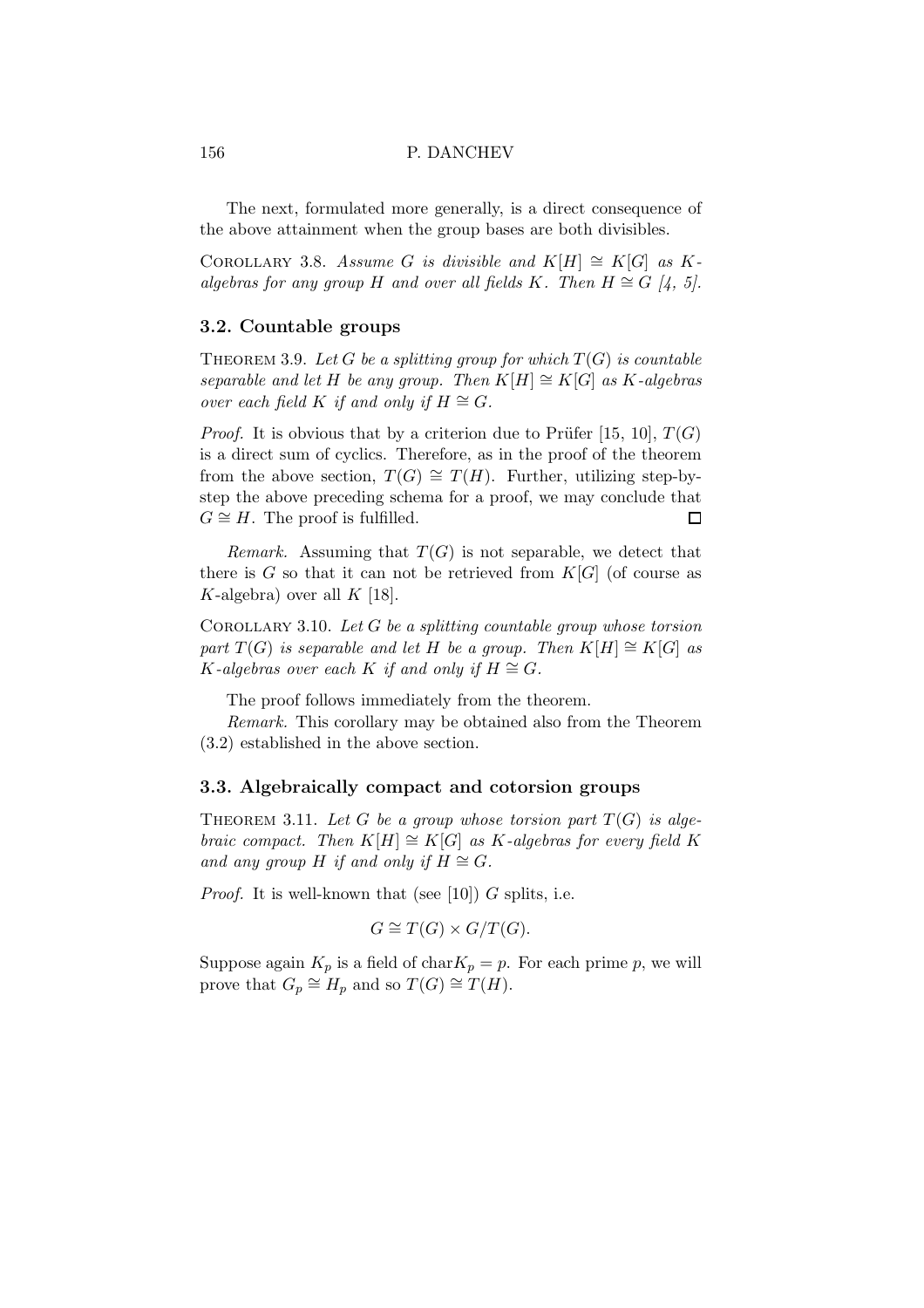Really,  $G_p$  is algebraic compact since  $T(G)$  is. Therefore  $G_p$  has a bounded reduced part  $r(G_p)$  [10]. But this is equivalent to  $G_p^{p^i}$  is divisible for some natural  $i$ .

Select now  $A = G^{p^i}$ , so  $A_p = G_p^{p^i}$  is divisible; and select  $B = H^{p^i}$ , so  $B_p = H_p^{p^i}$  for this *i*. We have  $K_p[H] = K_p[G]$ , where *H* is a normalized group basis  $(H \subseteq VK_p[G])$ , and besides without loss of generality we may assume that  $K_p$  is perfect. Hence  $K_p[A] = K_p[B]$ along with [5] imply

$$
1 + I(K_p[A]; A_p) = V_p K_p[A]
$$
  
=  $V_p K_p[B]$   
=  $1 + I(K_p[B]; B_p)$ ,

and

$$
1 + I^{p}(K_{p}[A]; A_{p}) = 1 + I(K_{p}[A^{p}]; A_{p})
$$
  
= 1 + I(K\_{p}[B^{p}]; B\_{p}^{p})  
= 1 + I^{p}(K\_{p}[B]; B\_{p}).

Furthermore

$$
I(K_p[A]; A_p) = I(K_p[B]; B_p^p),
$$

because  $K_p[A] = K_p[B]$ . Finally,

$$
I(K_p[B]; B_p^p) = I(K_p[B]; B_p),
$$

i.e. clearly  $B_p^p = B_p$  and thus  $B_p$  is divisible. Consequently  $H_p$  has a bounded reduced part  $r(H_p)$ , i.e.  $H_p$  is algebraic compact by virtue of [10]. But as we see in [17], the Ulm-Kaplansky invariants of  $r(G_p)$ and  $r(H_p)$  are equal and thus immediately  $r(G_p) \cong r(H_p)$  [11]. Using the classical result of May [17] (see also [13, 14]),  $K_p[G] = K_p[H]$ implies  $d(G_p) \cong d(H_p)$ , where  $d(G_p)$  and  $d(H_p)$  are the maximal divisible parts, respectively in  $G_p$  and in  $H_p$ . Thus,  $G_p \cong H_p$  for all primes p. Further

$$
H \cong T(H) \times H/T(H).
$$

But we employ again a statement of May in [17] (see [1] too) to obtain,

$$
G/T(G) \cong H/T(H).
$$

So,  $G \cong H$  and we are done.

 $\Box$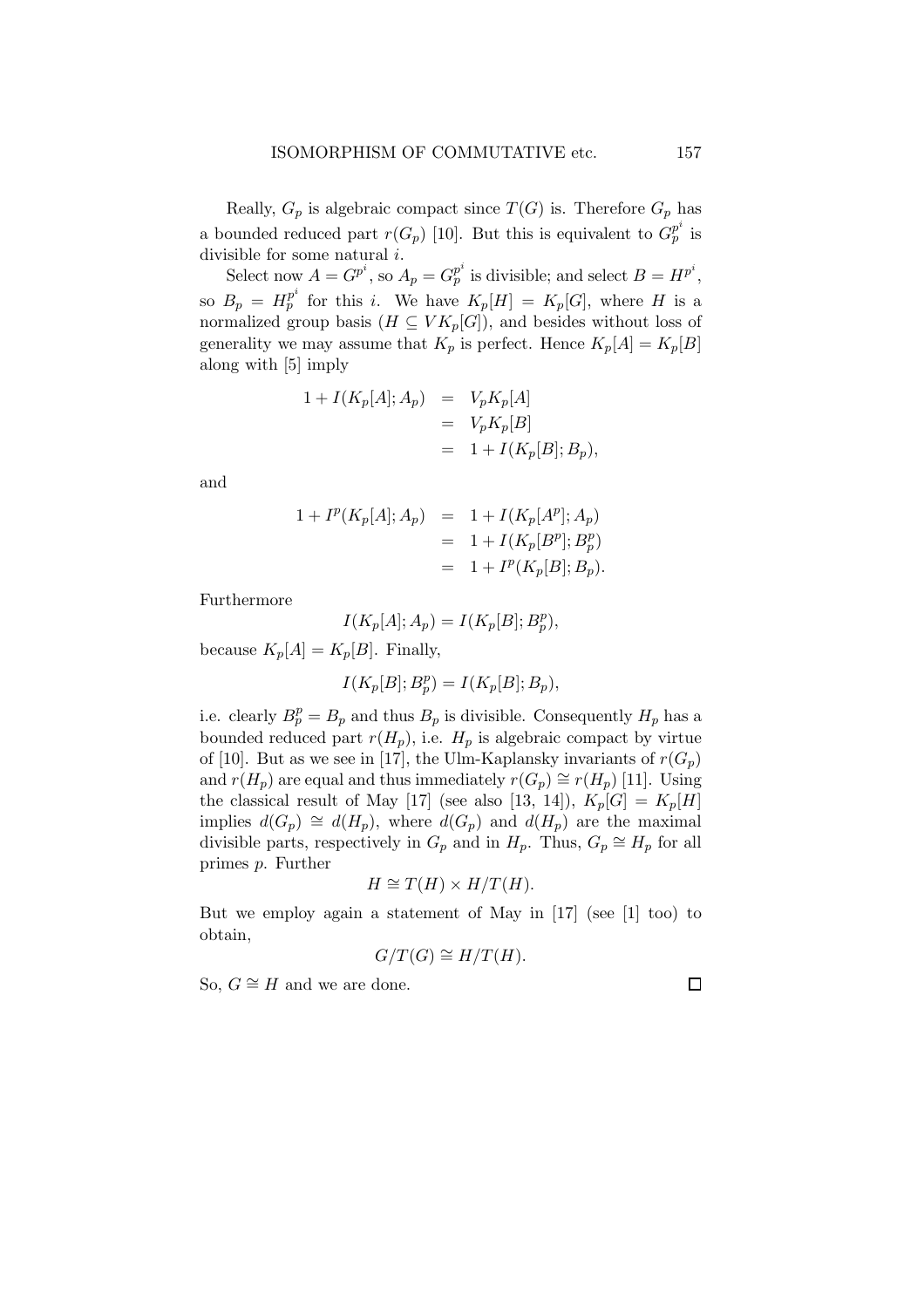COROLLARY 3.12. Let  $G$  be a splitting algebraic compact group and H is a group. Then  $K[H] \cong K[G]$  as K-algebras for every K if and *only* if  $H \cong G$ .

*Proof.* By a supposition,  $T(G)$  is a direct factor of G. Hence  $T(G)$ is algebraic compact invoking to [10] and we have need only apply the theorem.  $\Box$ 

COROLLARY 3.13. Let  $G$  be a direct sum of a divisible group and of a bounded group and H is a group. Then  $K[H] \cong K[G]$  as K-algebras for every K if and only if  $H \cong G$ .

Proof. Trivially, G is a splitting algebraic compact group. Consequently the last corollary is applicable.  $\Box$ 

COROLLARY 3.14. Let  $G$  be countable algebraic compact or torsion algebraic compact and H is a group. Then  $K[H] \cong K[G]$  as Kalgebras for all K if and only if  $H \cong G$ .

*Proof.* The facts in [10] yield that  $G$  is a direct sum of a divisible group and a bounded group. Furthermore the last corollary verifies the claim.  $\Box$ 

Remark. If G is torsion or torsion-free, then via  $[10]$  G is algebraic compact if and only if  $G$  is cotorsion. Therefore if  $G$  splits, then the same conclusion is valid. Besides if  $G$  is countable, then the same observation is again true (see [10]). A well-known connection between these two group classes is the important result due to K. Rangaswamy that any abelian cotorsion group is algebraically compact if and only if its periodical  $(=$  torsion) part is torsion-complete.

We end the current section with

THEOREM 3.15. Suppose  $G$  and  $H$  are both algebraic compact abelian groups and  $K[G] = K[H]$  as K-algebras over each field K. Then  $G \cong H$ .

*Proof.* Employing Proposition (3.7), we have  $d(G) \cong d(H)$ . Moreover, by making use of [17], the  $p$ - Ulm-Kaplansky invariants of  $G$ and  $H$  are equal for every prime number  $p$ . After this, we consider the cardinal number

 $\dim_{F_p}(G/(G^pT(G))) = \dim_{F_p}(G/(G^pG_p))$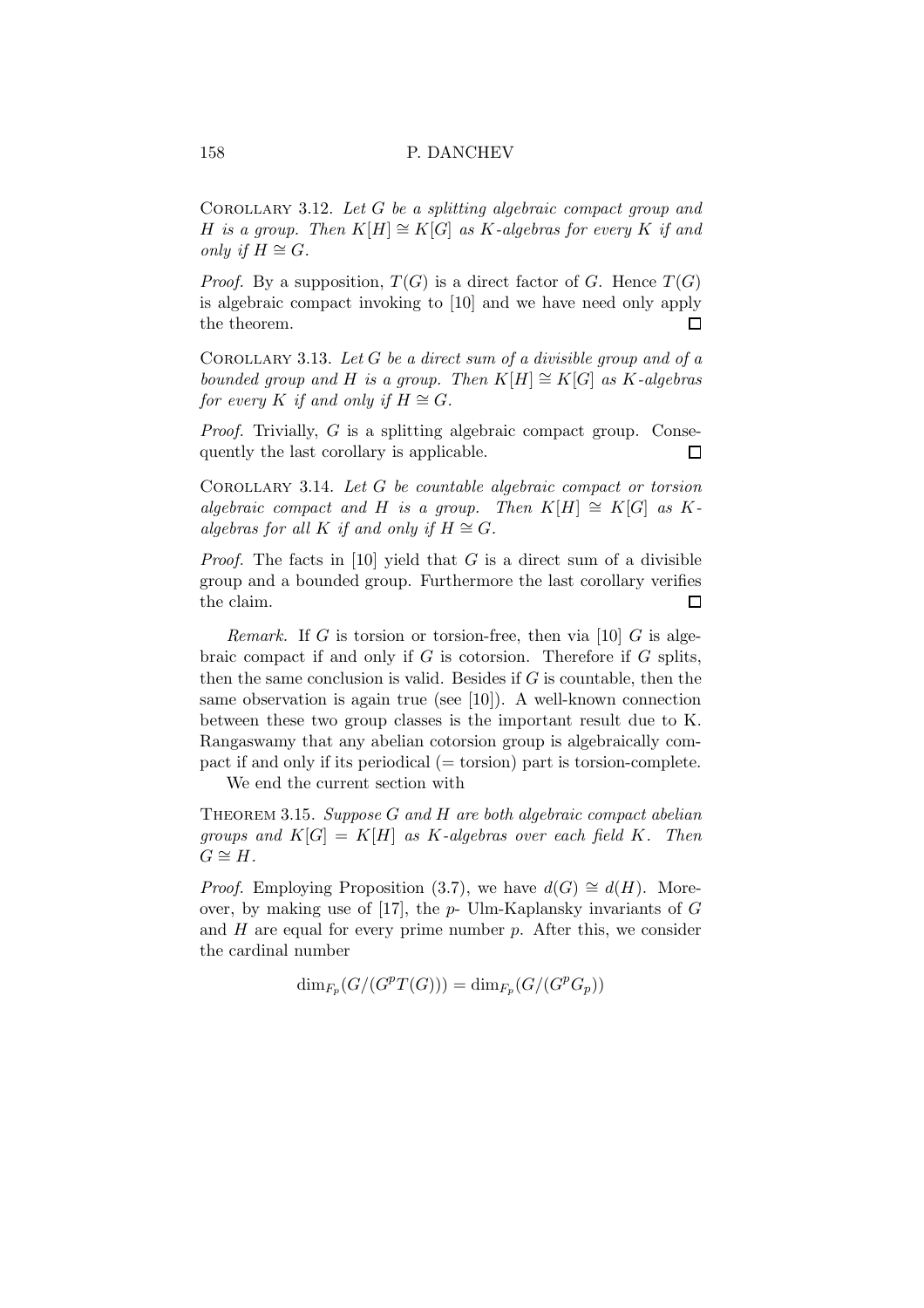taken over the simple field of p-elements  $F_p$  for some fixed but arbitrary prime integer  $p$ ; it is an invariant for the group  $G$ . Evidently the groups G and  $G/G_p$  have equal such functions, and besides  $K[G] \cong K[H]$  implies

$$
K[G/G_p] \cong K[H/H_p]
$$

(see for example [17] or [9]), so we will assume further in the sequel that all group algebras considered are semisimple. But the application of [13, 14] leads us to this that the studied cardinal is equal to

$$
\dim_F(I(F[G];G)/[I(F[G];G^p)I(F[G];G)+I(F[G];T(G))])
$$

for the field  $F$  which is in characteristic  $p$ . It is a simple matter to see that  $I(F[G];G)$  and

$$
F[G]Ip(F[G];G) = F[G].I(Fp[Gp];Gp)
$$
  
= I(F[G];G<sup>p</sup>)

are both deduced from  $F[G]$ . On the other hand  $I(F[G];T(G))$  or  $I(F[G]; G_p)$  is a structural invariant for  $F[G]$  consulting with [17] or [9]. Finally, the application of [16] ensures that  $G \cong H$ , as desired. The proof is concluded.  $\Box$ 

COROLLARY 3.16. Suppose  $G$  and  $H$  are both reduced algebraic compact abelian groups and  $K[G] \cong K[H]$  are K-isomorphic over every field K. Then  $G \cong H$ .

#### 3.4. Rotman's groups

Following [21], a mixed countable abelian group of torsion-free rank one is said to be a Rotman's group (a KM-group in the terms of [21]) if for any prime number  $p$  its element has an infinite  $p$ -height if and only if this element has a finite order relatively prime to  $p$ . These groups are known to be strongly presented, hence Warfield.

Foremost, we mention that in the May's counterexample (see again [18]) G and H are not groups of Rotman.

The next attainment is useful.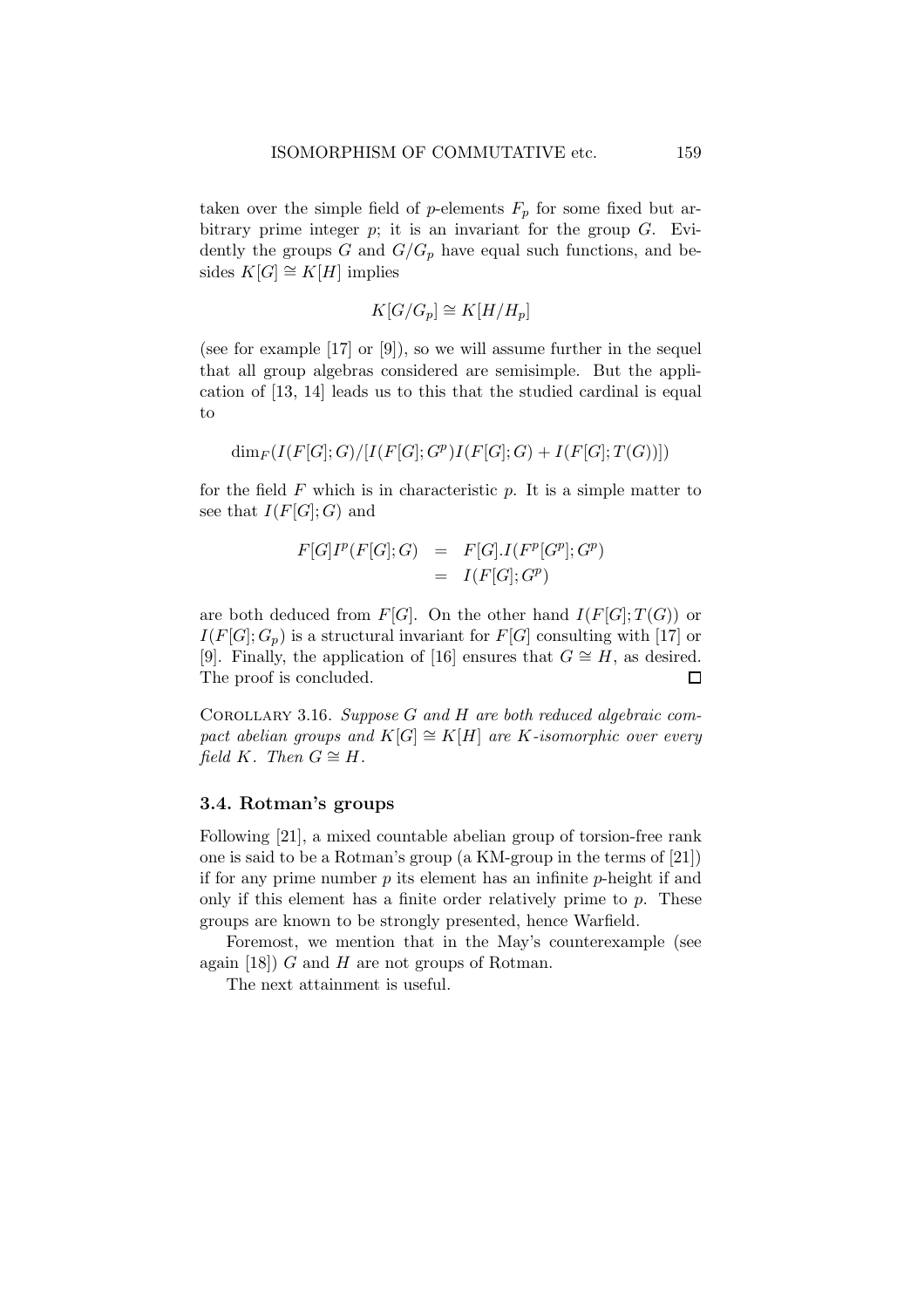PROPOSITION 3.17. Suppose G is a Rotman group and  $K[H] \cong K[G]$ as K-algebras for some arbitrary but a fixed group H and over each field K. Then H is a Rotman group.

*Proof.* Clearly  $H$  is abelian. Let now we fix an arbitrary prime  $p$ and choose an arbitrary element  $x \in H$  such that  $p - height_H(x)$  is infinite. On the other hand we may write  $K_p[H] = K_p[G]$  for some perfect field  $K_p$  in characteristic  $p > 0$ . Write

$$
x = \alpha_1 g_1 + \dots + \alpha_n g_n,
$$

where  $\alpha_i \in K_p$  with  $\alpha_1 + \cdots + \alpha_n = 1$ ,  $g_i \in G$ , and  $1 \leq i \leq n \in \mathbb{N}$ . Since

$$
p - height_H(x) = min_{1 \le i \le n \in \mathbb{N}} \{p - height_G(g_i)\},\
$$

we can deduce

$$
p - height(g_1), \cdots, p - height(g_n)
$$

are infinite. Thus by the definition of a Rotman group,

$$
order(g_1), \cdots, order(g_n)
$$

are finite and moreover

$$
(order(g_1), p) = 1, \cdots, (order(g_n), p) = 1.
$$

That is why  $order(x)$  is finite and  $(order(x), p) = 1$ . Really, the first is evident because of the formula  $T(VP[C]) = VP[T(C)]$ , valid for each semisimple group algebra  $P[C]$  (see, for example, [9]). For the second, if  $p$  divides  $order(x)$ , we can write

$$
order(x) = p^s r,
$$

where s is natural and  $(p, r) = 1$ . Therefore,

$$
1 = x^{p^s r}
$$
  
=  $(\alpha_1 g_1 + \cdots + \alpha_n g_n)^{p^s r}$   
=  $(\alpha_1^{p^s} g_1^{p^s} + \cdots + \alpha_n^{p^s} g_n^{p^s})^r$ ,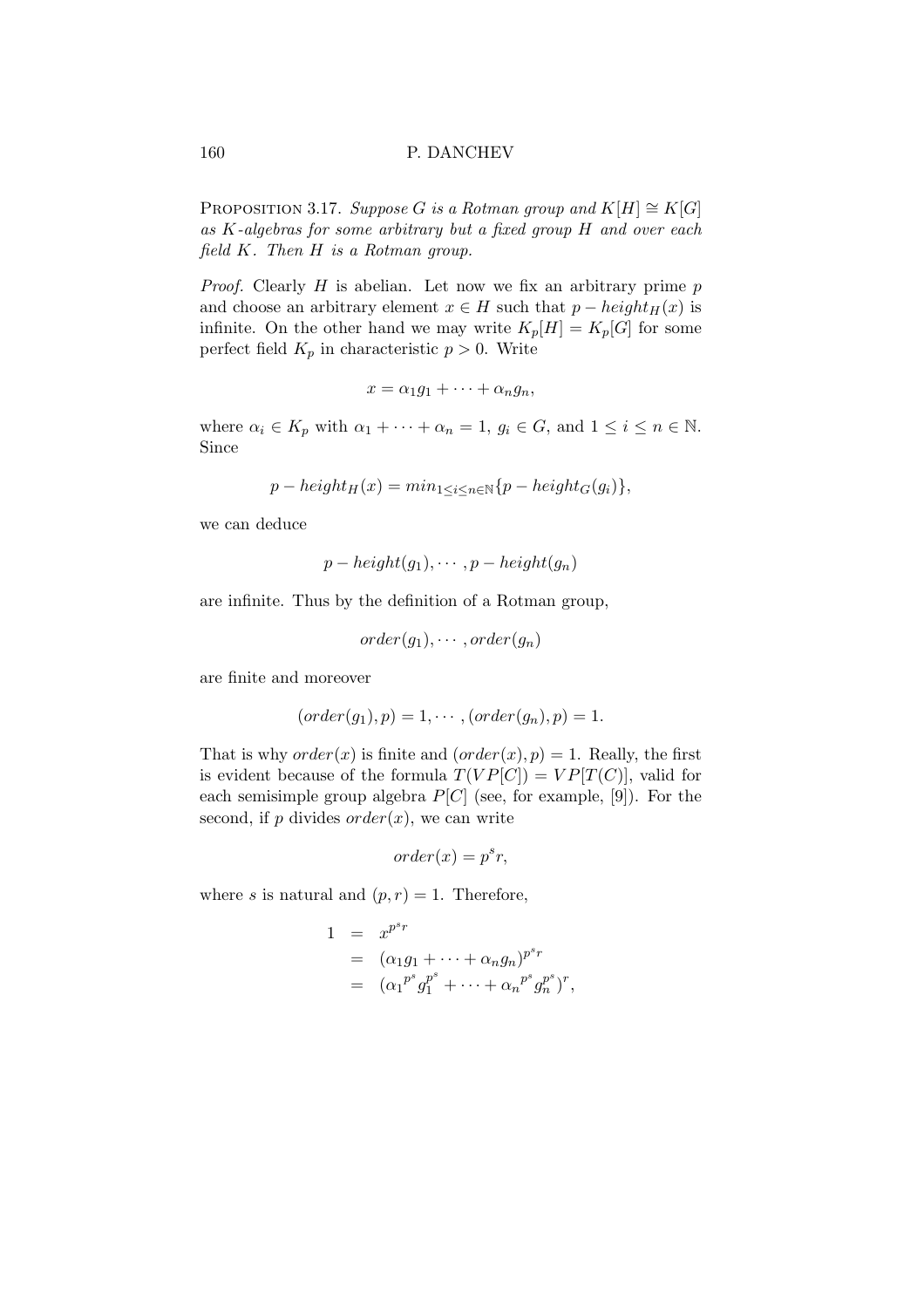and so we may deduce that there are indices

$$
1 \le i \ne j \ne \cdots \ne k \le n
$$

with the property

$$
(g_i^{\epsilon_i}g_j^{\epsilon_j}\cdots g_k^{\epsilon_k})^{p^s}=1,
$$

where  $\epsilon_i, \epsilon_j, \cdots, \epsilon_k$  are integers that satisfy

$$
\epsilon_i + \epsilon_j + \cdots + \epsilon_k = r.
$$

But this is a contradiction since it is easy to verify that

$$
(order(g_i^{\epsilon_i}g_j^{\epsilon_j}\cdots g_k^{\epsilon_k}), p) = 1
$$

conforming with the conditions

$$
(order(g_i), p) = (order(g_j), p) = \cdots = (order(g_k), p) = 1.
$$

This gives our claim.

Further,  $K[G] \cong K[H]$  implies  $|G| = |H|$ , so H is countable. Moreover, bearing in mind [17], it implies  $G/T(G) \cong H/T(H)$ , so H is with torsion-free rank equal to this of G.

Finally, inspired by the definition, we can conclude  $H$  is a Rotman's group, thus completing the proof.  $\Box$ 

# 3.5. Warfield groups

The definition of global Warfield abelian groups was given in [12]. It is proved there that the Warfield p-invariants defined as above in the case of algebraically compact groups, namely

$$
rank(G^{p^{\alpha}}/(T(G^{p^{\alpha}})G^{p^{\alpha+1}})) = rank(G^{p^{\alpha}}/(G_p^{p^{\alpha}}G^{p^{\alpha+1}})),
$$

where p is a prime and  $\alpha$  is an ordinal, along with the classical Ulm-Kaplansky  $p$ -invariants (see, for instance, [11]) taken for any prime number  $p$  serve up to an isomorphism the  $p$ -mixed objects form this group class. Nevertheless, this is not the case for arbitrary global Warfield groups even order all primes.

So, we come to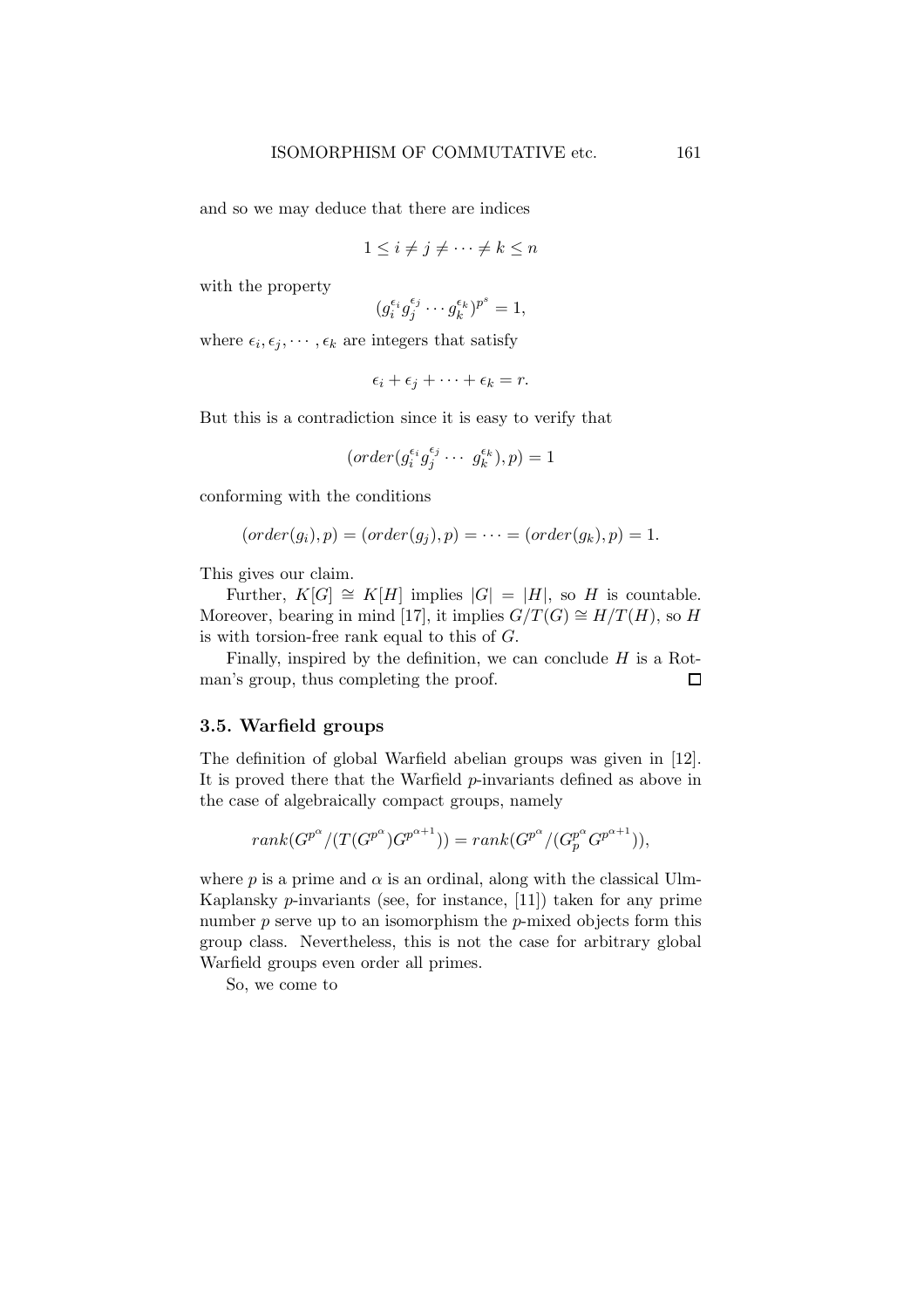PROPOSITION 3.18. Suppose G and H are both commutative Warfield groups and for every field K the K-algebras equality  $K[G] = K[H]$ holds valid. Then  $d(G) \cong d(H)$  and  $T(G) \cong T(H)$ .

Proof. The first half follws from Proposition (3.7). The second one follows from the fact that the torsion subgroups are S-groups (see  $[11, 20]$ , in virtue of the invariance of the Warfield *p*-functions just demonstrated by us above, of the invariance of Ulm-Kaplansky pfunctions by [17] and together with the previous discussion. П

Remark. As we have above observed, when G and H are both reduced, the condition on K-equality of algebras may be replaced by the more weak condition on K-isomorphism of algebras.

We close the article with

# 4. Open questions and problems

As we verified, if

$$
G \cong T(G) \times G/T(G),
$$

where  $T(G)$  is a direct sum of cyclics and  $G/T(G)$  is countable, then G may be gotten from  $K[G]$  over every field K. The first query is that if  $G$  is uncountable modulo torsion, does the above property hold? Moreover, whether the property algebraic compactness of G can be invariantly recaptured from the algebras  $K[G]$  over every field K.

Now, we will pose some questions for nonsplitting in general mixed groups.

First, suppose  $G$  a mixed group of torsion-free rank one so that  $T(G)$  is closed or a direct sum of cyclics (see [19]). Is then G retrieved from  $K[G]$  for all fields  $K?$  The answer is probably no.

Secondly, following the paper [21], a mixed countable abelian group of torsion-free rank one is said to be a Rotman's group (a KM-group) if for any prime  $p$  its element has an infinite  $p$ -height if and only if this element has a finite order relatively prime to p. So, if G is such a group, is then it recovered from  $K[G]$  for all fields  $K$ ? The solution is probably no as well.

It is appeared in [18] that  $K[G] \cong K[H]$  as K- algebras over every field K is not enough to imply that the Ulm-height matrices  $U(G)$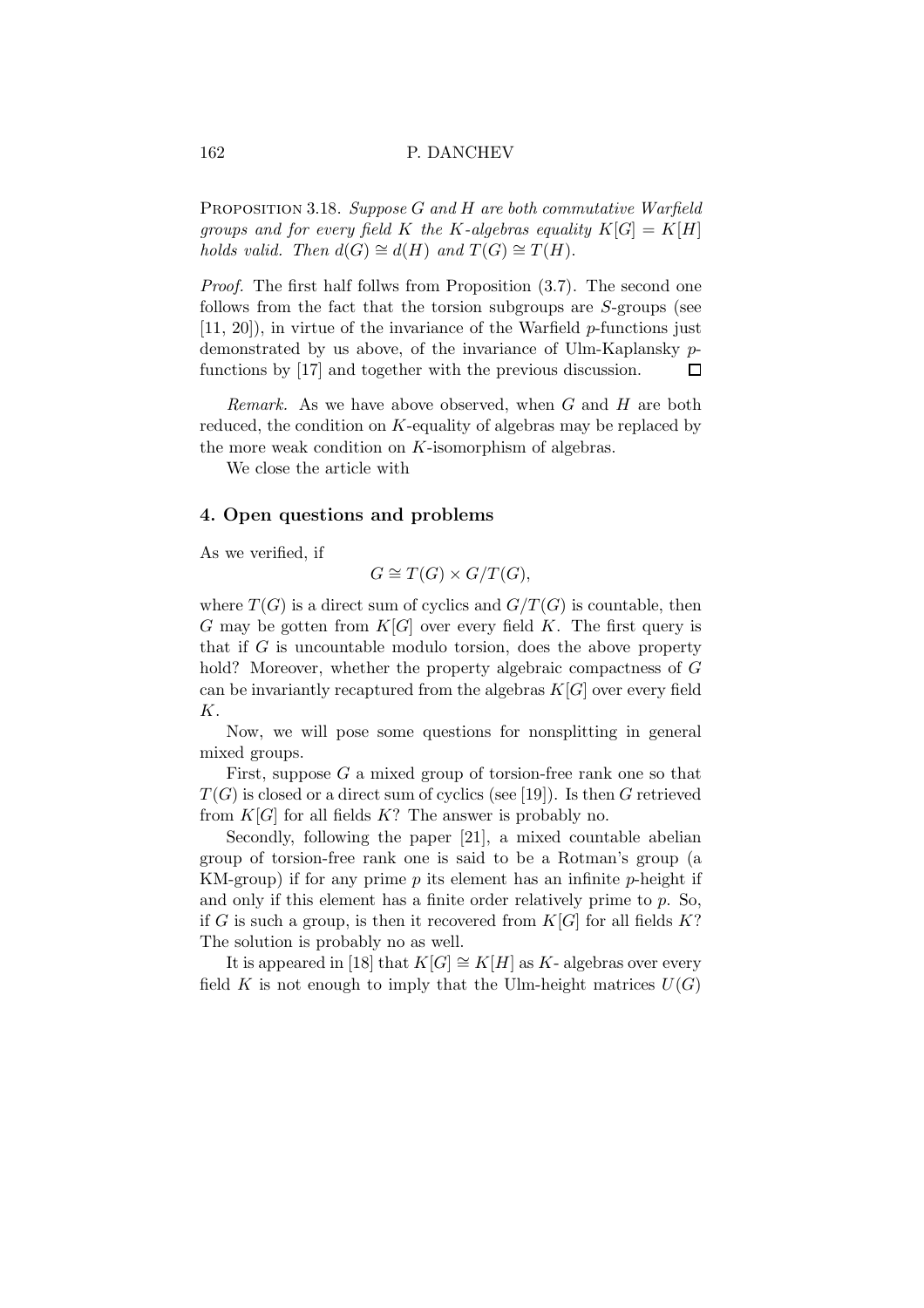and  $U(H)$  are equivalent. But whether or not this remains valid under the more stronger conditions  $K[G] = K[H]$  as K-algebras for each field  $K$ , is unknown yet.

As a final question, we raise the following:

**General Conjecture.** Suppose  $F[G] = F[H]$  as F-algebras for each field F. Then  $G \cong H$  holds.

In particular, does it follow that  $G$  splitting yields  $H$  is splitting?

#### **REFERENCES**

- [1] D. BEERS, F. RICHMAN AND E. WALKER, Group algebras of abelian groups, Rend. Sem. Mat. Univ. Padova 69 (1983), 41–50.
- [2] S. D. BERMAN AND T. ZH. MOLLOV, Splitting of bases and isomorphism of group rings of abelian groups, Pliska Stud. Math. Bulgar. 2 (1981), 6–22.
- [3] A. A. Bovdi, Group rings, (Kiev),  $1988$ .
- [4] P. V. DANCHEV, Isomorphism of commutative group algebras, Compt. rend. Acad. bulg. Sci. 48 (1995), no. 7, 9–11.
- [5] P. V. DANCHEV, Isomorphism of commutative modular group algebras, Serdica Math. J. 23 (1997), no. 3-4, 211–224.
- [6] P. V. DANCHEV, Commutative group algebras of abelian  $\Sigma$ -groups, Math. J. Okayama Univ. 40 (1998), 77–90.
- [7] P. V. DANCHEV, Normed units in abelian group rings, Glasgow Math. J. 43 (2001), no. 3, 365–373.
- [8] P. V. DANCHEV, *Invariants* for group algebras of splitting abelian groups with simply presented components, Compt. Rend. Acad. Bulg. Sci. 55 (2002), no. 2, 5–8.
- $[9]$  P. V. DANCHEV, A new simple proof of the W. May's claim: FG determines  $G/G_0$ , Rivista Mat. Univ. Parma 1 (2002), 69–71.
- [10] L. FUCHS, *Infinite abelian groups I*, (Mir, Moscow), 1974.
- [11] L. Fuchs, *Infinite abelian groups II*, (Mir, Moscow), 1977.
- [12] R. HUNTER AND F. RICHMAN, Global Warfield groups, Trans. Amer. Math. Soc. **266** (1981), no. 1, 555–572.
- [13] G. KARPILOVSKY, On commutative group algebras, Contemp. Math. 9 (1982), 289–294.
- [14] G. KARPILOVSKY, Unit groups of group rings, Dekker, New York, 1989.
- [15] A. G. KUROSH, *Group theory*, Nauka, Moscow, 1967.